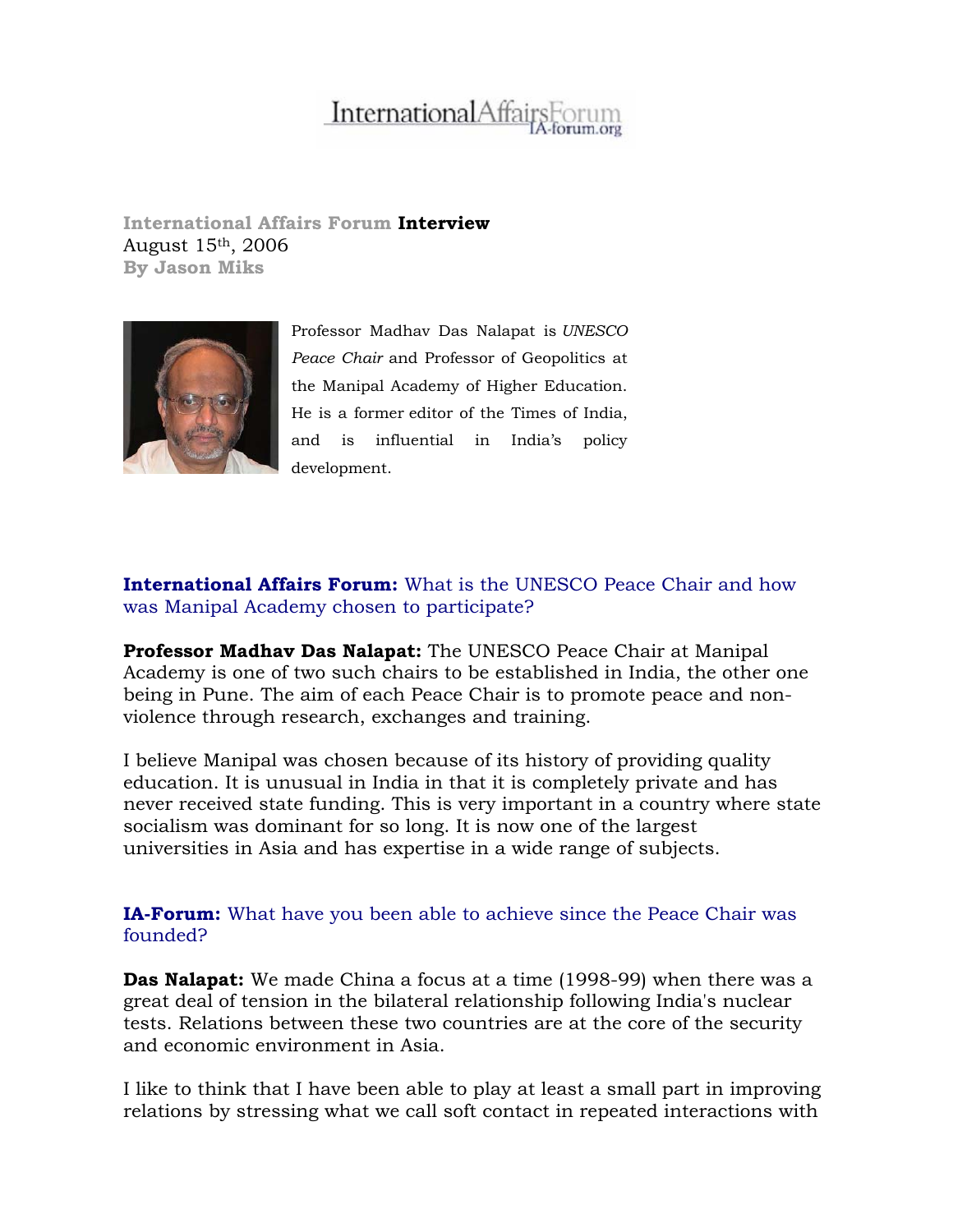policymakers and policy planners in the PRC. The Sino-Indian dialogue has typically been about hard issues such as boundaries or the nuclear issue. We focused on issues that affect people everyday, such as trade and tourism. It was suggested that cultural exchanges increase. That - for example - Indian movies get screened once again in China. A lot of these seeds have now sprouted into trees, including the expansion of trade, tourism and mutual propagation of films. As a result, the overall relationship has warmed despite a lack of progress on "hard" issues.

India and China are two neighbors who barely communicated before and Manipal has played a part in encouraging contacts between the people – as distinct from the administrative structures – of these two nations. In 2000, we held a very successful "Giants of Asia" conference, attended by a delegation from the PRC, including several serving officers of the PLA.

Another area I have worked on is developing relations between India and Israel. The first-ever India-Israel-US Trilateral Conference was organized by the UNESCO Peace Chair in 2003. The Conference brought together people from the three countries to discuss issues of common concern and has become an annual event.

What I would like to point out though, is that this is not an alliance against Islam. Turkey, for example, is now a welcome addition to the next conference, scheduled to be held in Washington on September 11, 2006. At the same time we have been developing relations with Gulf countries *–* we have been able to build very successful contacts with Gulf States. There is no fundamental contradiction between a Jewish Israel, a Shia Iran or a heavily Christian Lebanon and the rest of the Middle East, a region that needs to accept the multiculturalism and secularism that is the currency of progress.

An area we are now concentrating on is an Education Initiative to bring US university education to India, a country still backward in research. Yes, there is a generally high standard of education in India, the average is high, but the peaks get rubbed out. As a result, we have not been able to make those breakthroughs which are reflected in Nobel prizes for example. The US is unsurpassed in this and I want to bring this sort of academic training here, hence my contacts with US universities such as the Ohio State University, American University and Georgia Tech.

## **IA-Forum:** What do you feel are the biggest threats to international peace?

**Das Nalapat:** The biggest challenge is the spread of what I call pseudoreligions, such as Wahhabism and Khomeinism. These two have much in common in that they try to impose their world view on others and they think that it is acceptable to try and force people to think a certain way by using any means available. I do not associate what I call the "W-K virus" with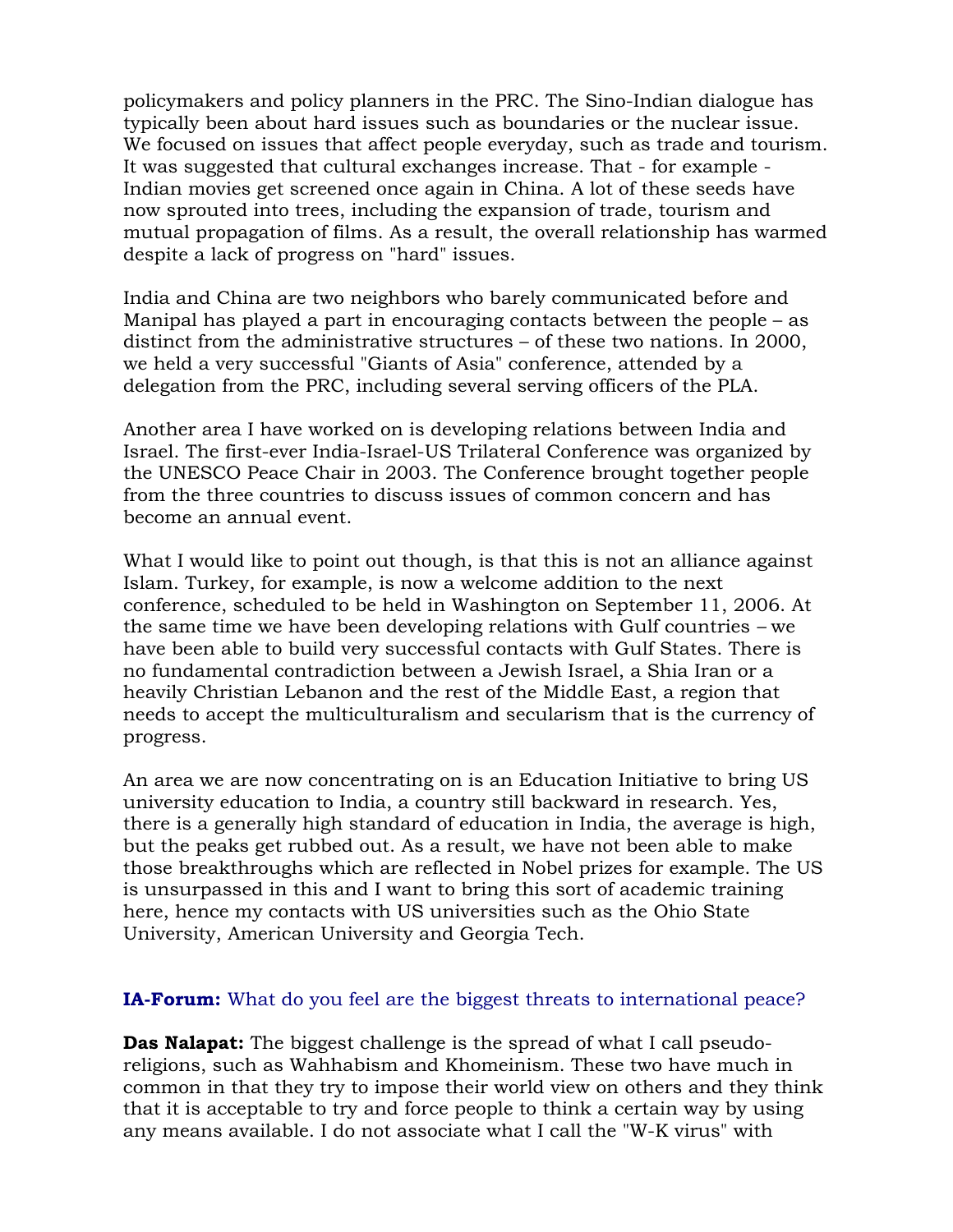Islam. Islam is a great religion and Wahhabists and Khomeinism have sought to camouflage themselves in the faith for their own purposes. The reality is that both Wahabbism and Khomeinism are pseudo faiths that bear no relation to the tolerance and vision of the religion of Islam.

I also think there is the problem of authoritarianism, not only with authoritarian states but also in democratic states that sometimes act in an authoritarian way. This occurs when governments try to impose their way of doing things on other countries.

Sadly the United States and Britain are doing this in Iraq – they are effectively in control of the country and I don't think any country has the right to do this to another.

#### **IA-Forum:** What does the United Nations need to do to stay relevant in the twenty first century?

**Das Nalapat:** In today's world things change incredibly quickly. Take a computer's anti-virus software as an example. There are changes effected every few hours. It has to adapt. Some cars change models about every six months, airplanes in as many years. Yet the UN's basic system and structure hasn't changed at all. The UN needs to change its outdated structure to reflect the world as it is today. To respond more quickly to the challenges it faces, the UN needs to accept that India and Brazil - and later South Africa - are definitely entitled to the same rights as are now given to France and Britain. The world in 2006 is very different from what it was in 1946, yet the UN structure still continues in this time warp. It's small wonder that the organization as a whole is usually ineffective and often counter-productive.

## **IA-Forum:** What do you think about India's quest for a permanent seat on the United Nations Security Council?

**Das Nalapat:** At the moment India is looking at a permanent seat without the right of veto. But the veto is the crucial element. It is a contradiction in terms to have a permanent seat without the veto. I don't believe the Indian government should be putting so much time and effort into pursuing a seat. It should concentrate on addressing inequalities and poverty – on making India as prosperous and successful as possible. Thereafter, it will become impossible to sweep aside India's claims.

**IA-Forum:** Do you think the nuclear deal between the US and India is compatible with the objective of international peace?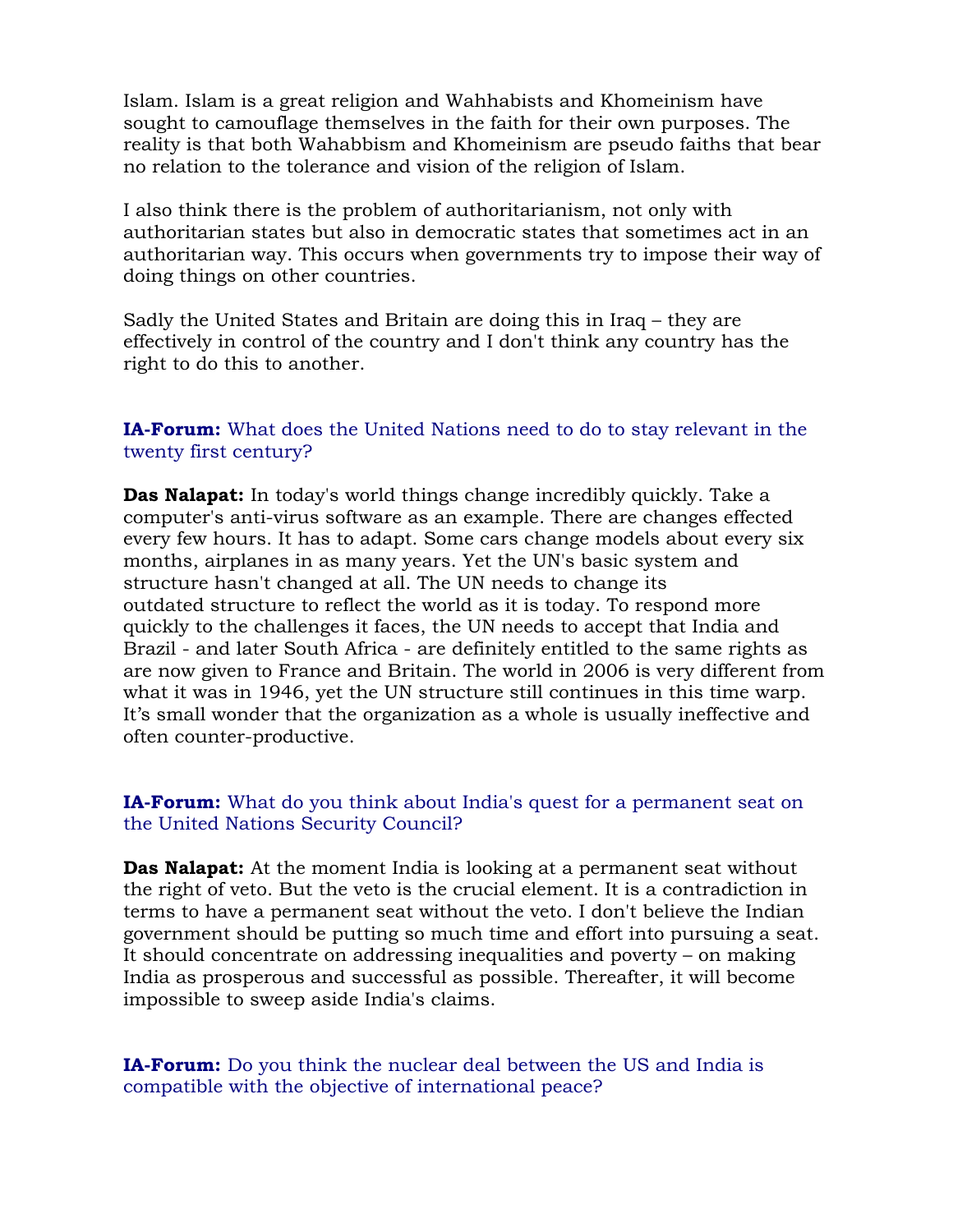**Das Nalapat:** In an ideal world every single country should abandon nuclear weapons. There should just be an internationally-controlled (by the UN Security Council, for example) stock that could be used, for example, in extreme circumstances such as if there were a meteor on collision course with earth or if nuclear blasts are needed to fight back deadly Climate Change. But no country should have its own offensive capabilities. That is in an ideal world.

But India does not live in an ideal world. It is confronted by proxy nuclear states – North Korea, Pakistan – who are developing nuclear weapons and who have certainly been building missiles. In this kind of system it is important that India has a deterrent.

As far as the Bush-Manmohan Singh nuclear deal is concerned I think it is a bad idea. India has an abundant supply of thorium, but not uranium. The deal risks making India dependent on uranium and as the price goes up, India could become dependent on expensive outside sources just like what is happening with petroleum.

The agreement will also likely damage India's science and technology base. Other countries should not be so quick to criticize India about its nuclear capability. India is in a tougher part of the world than countries like Britain and France, so why is it OK for France and Britain but not India? Any country that devotes itself to its own nuclear research is what I call a natural nuclear state. What poses the real danger is cross-border proliferation. This is what we need to work on. We need to completely stop the flow of nuclearweapons technology across borders

# **IA-Forum:** What do you think about the idea of an Asian NATO? Or NAATO as I think you once dubbed it?

**Das Nalapat:** I believe it is a good idea – in my view an Asian NATO is very important. Unfortunately Europe is viewed with some suspicion in Asia these days. This may be unwarranted but stems from its colonial days. Hence the presence once again of European troops on Asian soil leads to misgivings amongst many. Having European armies on Asian soil is causing resentment and discontent. If there were Asian rather than European contributors to military forces in say, Afghanistan, there would not be this same level of discontent.

The US must also remember that it has to be a force for the whole world, not just the leader for western countries. The US is multi-continental in its population and culture, and this diversity is yet to be reflected in its foreign policy. This is why its actions are causing so much resentment in parts of Asia and South America. Rather than rely on European forces, the US needs to work with Asian countries in creating an effective security system that's Asian-based. Otherwise it will fail.